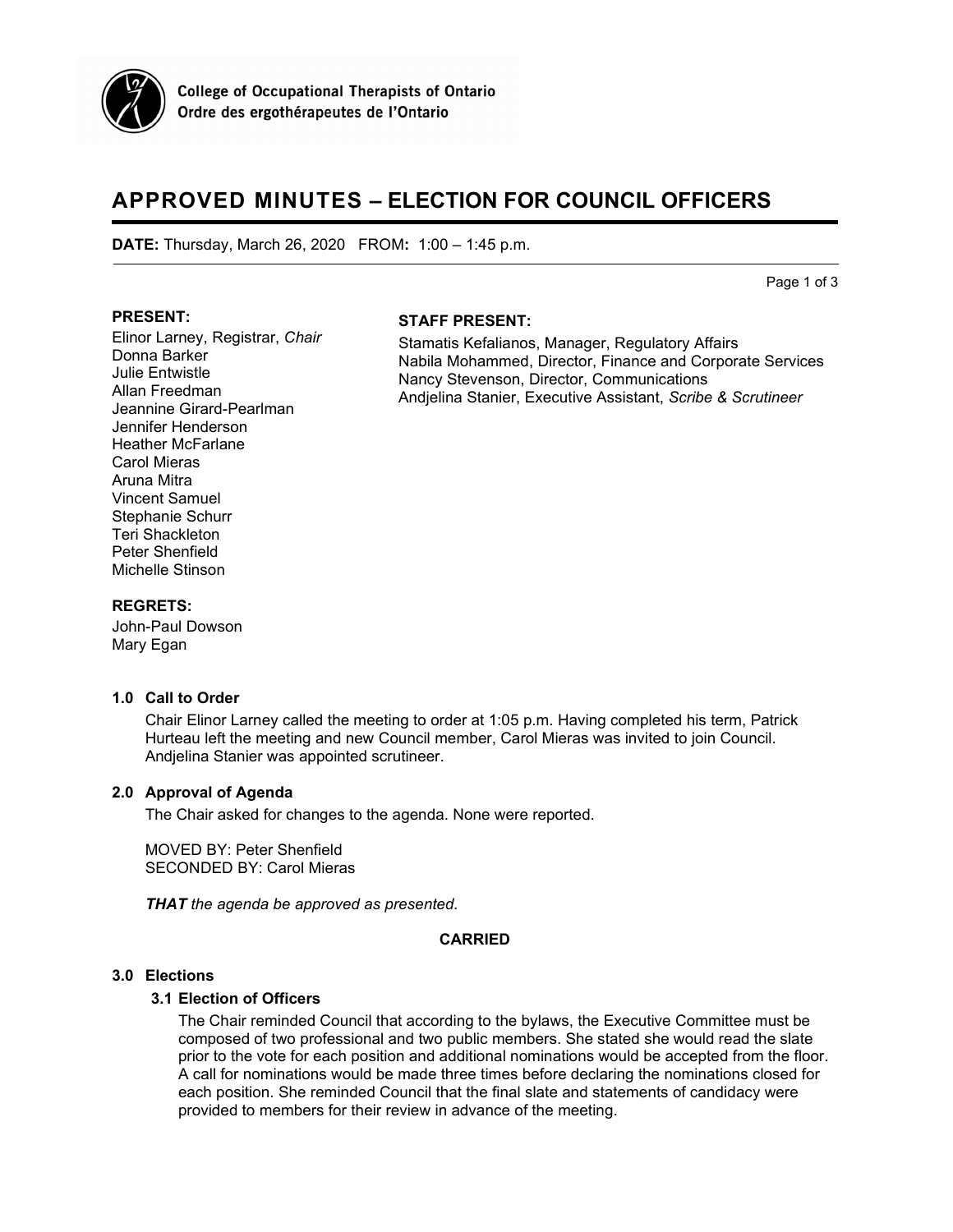Page 2 of 3

The Chair proceeded with the election as follows:

#### **PRESIDENT**

Mary Egan, Julie Entwistle and Jennifer Henderson were nominated for the position of President. Mary Egan withdrew her nomination. No further nominations were received, and nominations were declared closed. Ballots were completed.

#### *Julie Entwistle was declared elected by majority of votes as President.*

#### **VICE-PRESIDENT**

Julie Entwistle, Jeannine Girard-Pearlman, Jennifer Henderson, Stephanie Schurr and Peter Shenfield were nominated for the position of Vice-President. Julie Entwistle's name was removed from the slate. No further nominations were received, and nominations were declared closed. Ballots were completed. A majority was not declared. Peter Shenfield, having the lowest number of votes, was removed from the ballot. The remaining candidates were Jeannine Girard-Pearlman, Jennifer Henderson and Stephanie Schurr. Ballots were completed.

*Jeannine Girard-Pearlman was declared elected by majority of votes as Vice President.*

#### **MEMBER AT LARGE, FINANCE**

Jeannine Girard-Pearlman, Vincent Samuel and Peter Shenfield were nominated for the position of Member at Large, Finance. Jeannine Girard-Pearlman's name was removed from the slate. No further nominations were received, and nominations were declared closed. Ballots were completed.

#### *Peter Shenfield was declared elected by majority of votes as Member at Large, Finance.*

# **MEMBER AT LARGE, EDUCATION**

Jeannine Girard-Pearlman, Jennifer Henderson, Aruna Mitra, Vincent Samuel, Stephanie Schurr and Peter Shenfield were nominated for the position of Member at Large, Education. The names of Jeanine Girard-Pearlman and Peter Shenfield were removed from the slate. Aruna Mitra withdrew her nomination. Public Member, Vincent Samuel's name was removed from the slate given that two public members had already been elected. No further nominations were received, and nominations were declared closed. The two remaining candidates were Jennifer Henderson and Stephanie Schurr. Ballots were completed.

#### *Jennifer Henderson was declared elected by majority of votes as Member at Large, Education.*

#### **3.2 Motion to Destroy Ballots**

According to the bylaws, ballots from the election may only be destroyed with Council approval.

MOVED BY: Carol Mieras SECONDED BY: Teri Shackleton

*THAT the ballots for the 2020 Election of Officers be destroyed.*